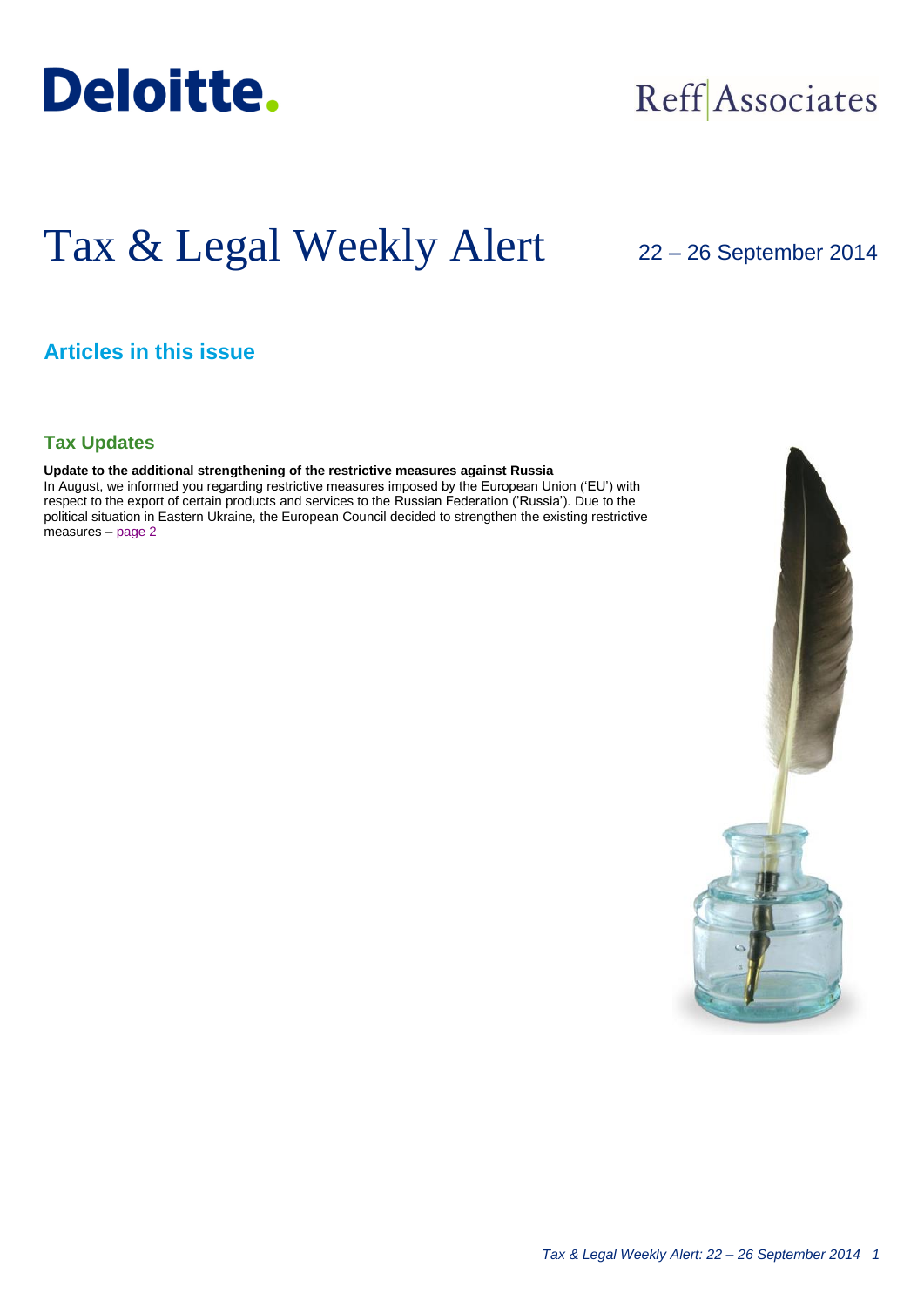## <span id="page-1-0"></span>**Update to the additional strengthening of the restrictive measures against Russia**

The reinforced measures mainly focus on strengthening the controls with respect to 1) the export of dual use goods, products and services, 2) the transfer of sensitive technologies and goods that can be used in the energy sector and 3) further restricting access to the EU capital markets for an increased list of Russian financial institutions.

The new restrictive measures laid down in [Regulation no. 960/2014](http://eur-lex.europa.eu/legal-content/EN/TXT/PDF/?uri=OJ:JOL_2014_271_R_0002&from=EN) entered into force on September 12, 2014.

*1) Export of dual use goods and technology*

The new measures specifically prohibit the export of dual use goods and technology and related services, such as technical assistance, brokering or providing financing or financial assistance for these goods to the following Russian entities:

- JSC Sirius (optoelectronics for civil and military purposes);
- OJSC Stankoinstrument (mechanical engineering for civil and military purposes);
- OAO JSC Chemcomposite (materials for civil and military purposes);
- JSC Kalashnikov (small arms);
- JSC Tula Arms Plant (weapons systems);
- NPK Technologii Maschinostrojenija (ammunition);
- OAO Wysokototschnye Kompleksi (anti-aircraft and antitank systems);
- OAO Almaz Antey (state-owned enterprise; arms, ammunition, research);
- OAO NPO Bazalt (state-owned enterprise, production of machinery for the production of arms and ammunition).

Please note that these prohibitions are not applicable for the execution of contracts or agreements concluded before September 12, 2014, and to the provision of assistance necessary to the maintenance and safety of existing capabilities within the EU. In addition, these prohibitions do not apply to the sale, supply, transfer or export of dual use goods and technology for the aeronautics and space industry, or related provision of technical and financial assistance intended for non-military use and for a non-military end user.

*2) Services related to the energy sector*

In addition to the new restrictions on export of dual use goods and technology, are prohibited the provision of services related to targets deep water oil exploration and production, arctic oil exploration and production, or shale oil projects in Russia, namely:

- drilling;
- well testing;
- logging and completion services;
- supply of specialised floating vessels.

Please note that these prohibitions are also applicable for the execution of an obligation arising from a contract or a framework agreement concluded before 12 September 2014 or ancillary contracts necessary for the execution of such contracts.

#### *3) Access to the EU capital markets*

The new measures, also prohibit the directly or indirectly purchases, sells, provide investment services for or assistance in the issuance of, or otherwise deal with transferable securities and money-market instruments with a maturity exceeding 30 days, issued after 12 September 2014 by the following legal person, entities or bodies established in Russia:

- Opk Oboronprom;
- United Aircraft Corporation;
- Uralvagonzavod;
- Rosneft;
- Transneft;
- Gazprom Neft.

### **What does it mean for you?**

Although the previous restrictive measures initiated with Regulation 833/2014 did not restrict the exports of dual-use goods and technology for non-military use and/or for non-military end-users, the new measures now also targets companies that have both a military- and a civilian division. In addition, the reinforced measures will severely restrict energy (and affiliated) companies in their ongoing business regarding certain energy related projects in Russia, possibly preventing them to proceed with the activities altogether.

In order to enforce the new prohibitions, the competent authorities have to step up their monitoring activities with respect to all exports to Russia. It can be foreseen that the increased monitoring by the customs authorities of goods and technology in combination with the increased screening of the intended 'end-use' and 'end-users', will further slowdown customs formalities (e.g. the issuance of export authorizations) and customs processing of 'normal' shipments intended for Russia.

#### **What to do?**

It is likely that the reinforced restrictive measures will only increase when the situation in the Eastern Ukraine does not deescalate. Therefore, companies should actively monitor their export control programs, especially the end user with every contemplated sale or shipment to Russia in order to avoid exposure. It is increasingly important to assess whether or not the respective goods are dual use, which party will be the end-user and what the intended enduse will be. Additionally, companies should expect potential delays with respect to future shipments to Russia.

#### **Should you have any questions or would require our assistance assessing your potential exposure, please do not hesitate to contact us:**

**[Pieter Wessel](mailto:pwessel@deloittece.com)** Partner +40 21 207 52 42

**[Mihai Petre](mailto:mipetre@deloittece.com)** Senior Manager +40 21 207 53 44